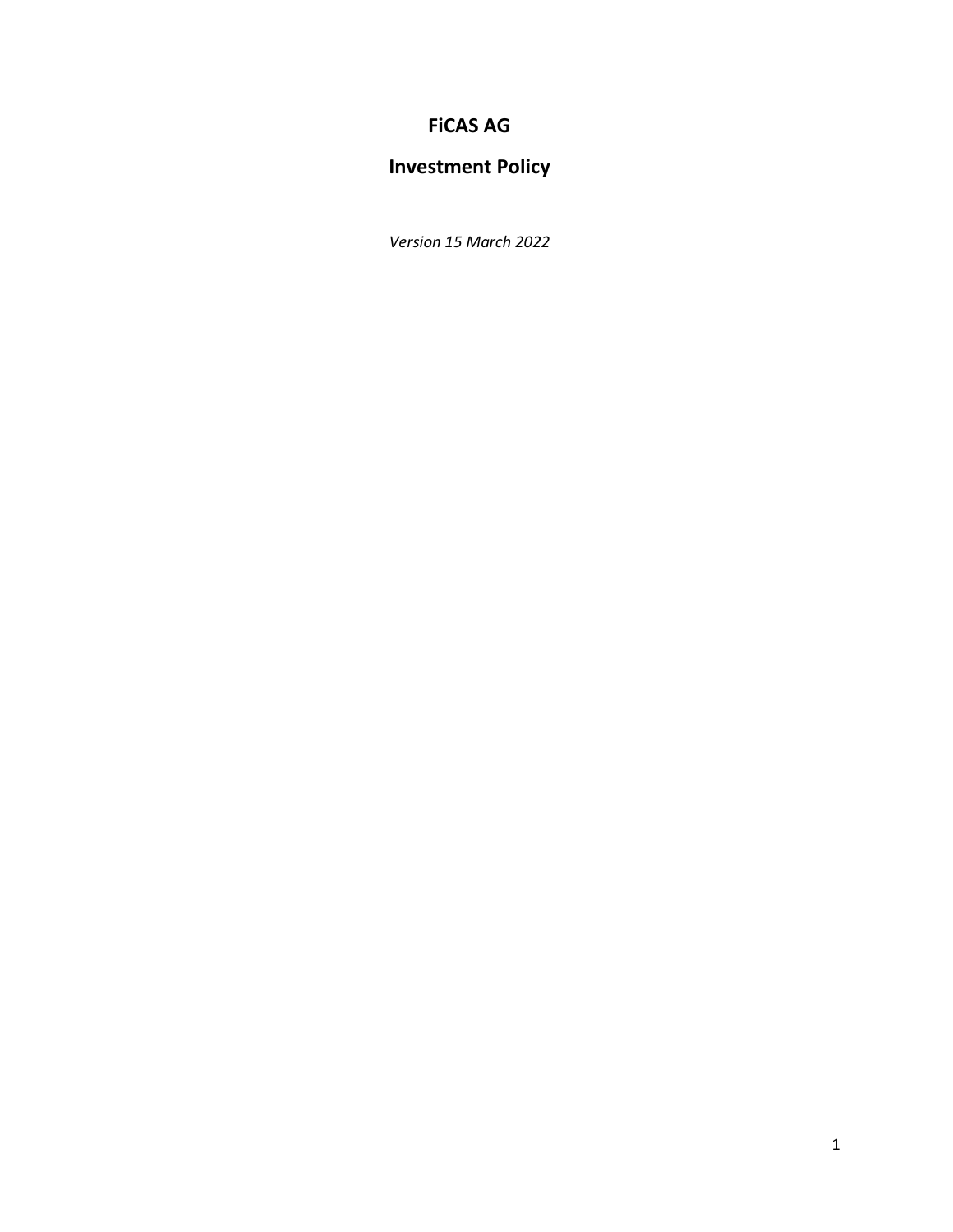# Contents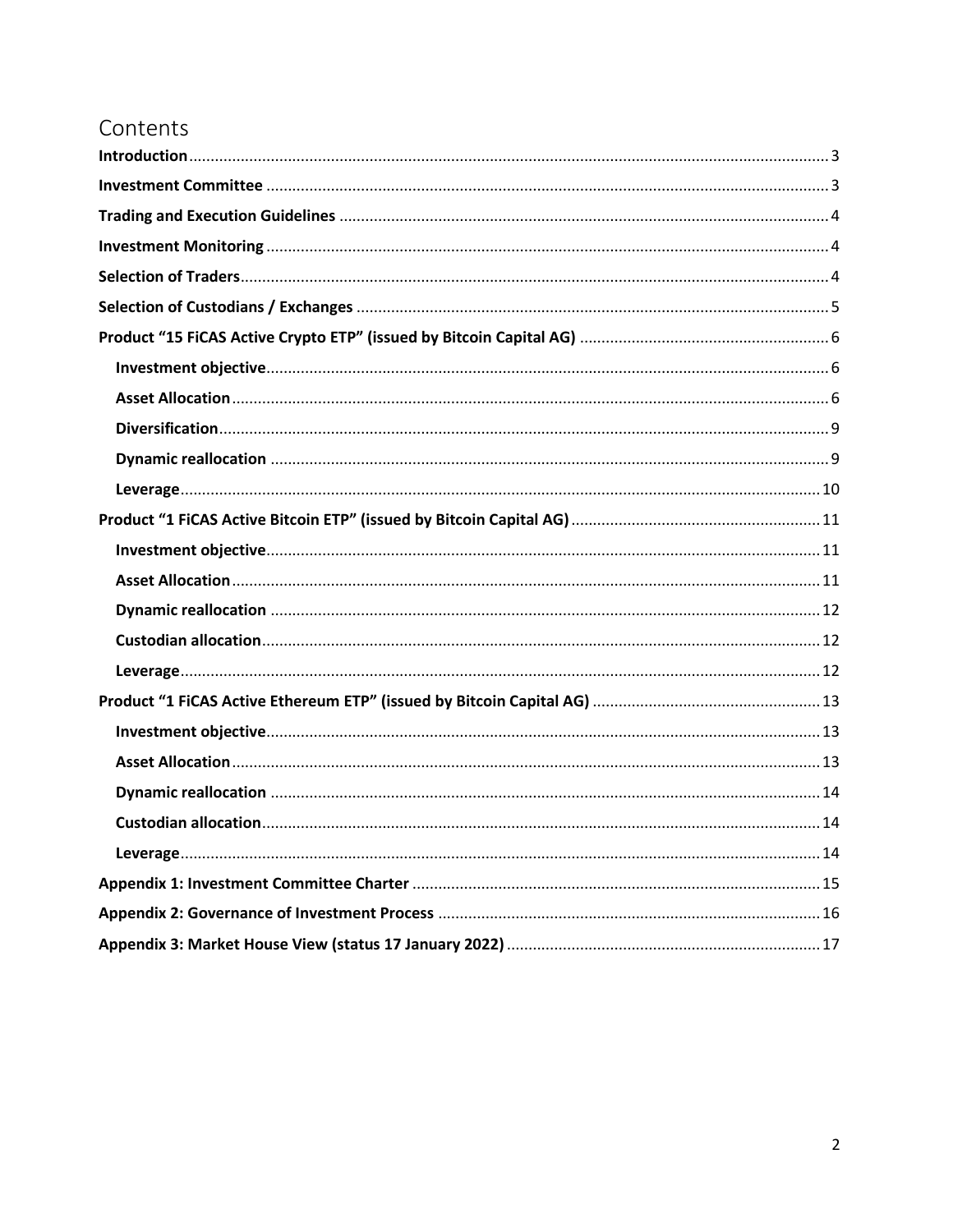## <span id="page-2-0"></span>Introduction

FiCAS AG is a Swiss company, domiciled in Zug. Amongst its activities is the active management of crypto investments.

The purpose of this Investment Policy, henceforth "the policy", is to establish guidelines for FiCAS' investment portfolio (Portfolio) and asset management activities.

In particular, it seeks to provide guidelines to ensure that the investments of the Portfolio are managed consistently with the short-term and long-term financial goals of the Portfolio. The policy intends at the same time to provide for the required investment flexibility to accommodate changing capital markets conditions and financial circumstances.

The policy will be reviewed at least once per year.

## <span id="page-2-1"></span>Investment Committee

The Investment Committee is Board level Committee. Representatives include the Chairman of the BoD, an independent board member acting as chairman of the Committee, the Company's Chief Investment Officer and the Company's Head of Trading execution.

The Investment Committee acts in a fiduciary capacity with respect to the Portfolio and is accountable to the Board of Directors, and if applicable, the Management, for overseeing the investment of all assets owned by, or held in trust for, the Portfolio.

The Investment Committee recommends investment objectives and policies, asset allocation, distribution policies, investment guidelines that govern the activities of the Investment Committee, selects Investment Managers or Investment Advisors (if applicable), and the investment program.

The responsibilities and duties of the Committee are presented in detail in the Appendix 1.

Other expectations by the Investment Committee are described below under "Asset allocation".

The policy describes below the guidelines underpinning trading, execution, monitoring of investments, selection of traders and of investment consulting services. For each product for which FiCAS AG acts as an asset manager – the policy describes, as applicable, the investment objective, the parameters driving asset allocation, the guidelines underpinning diversification, dynamic reallocation and standard of performance.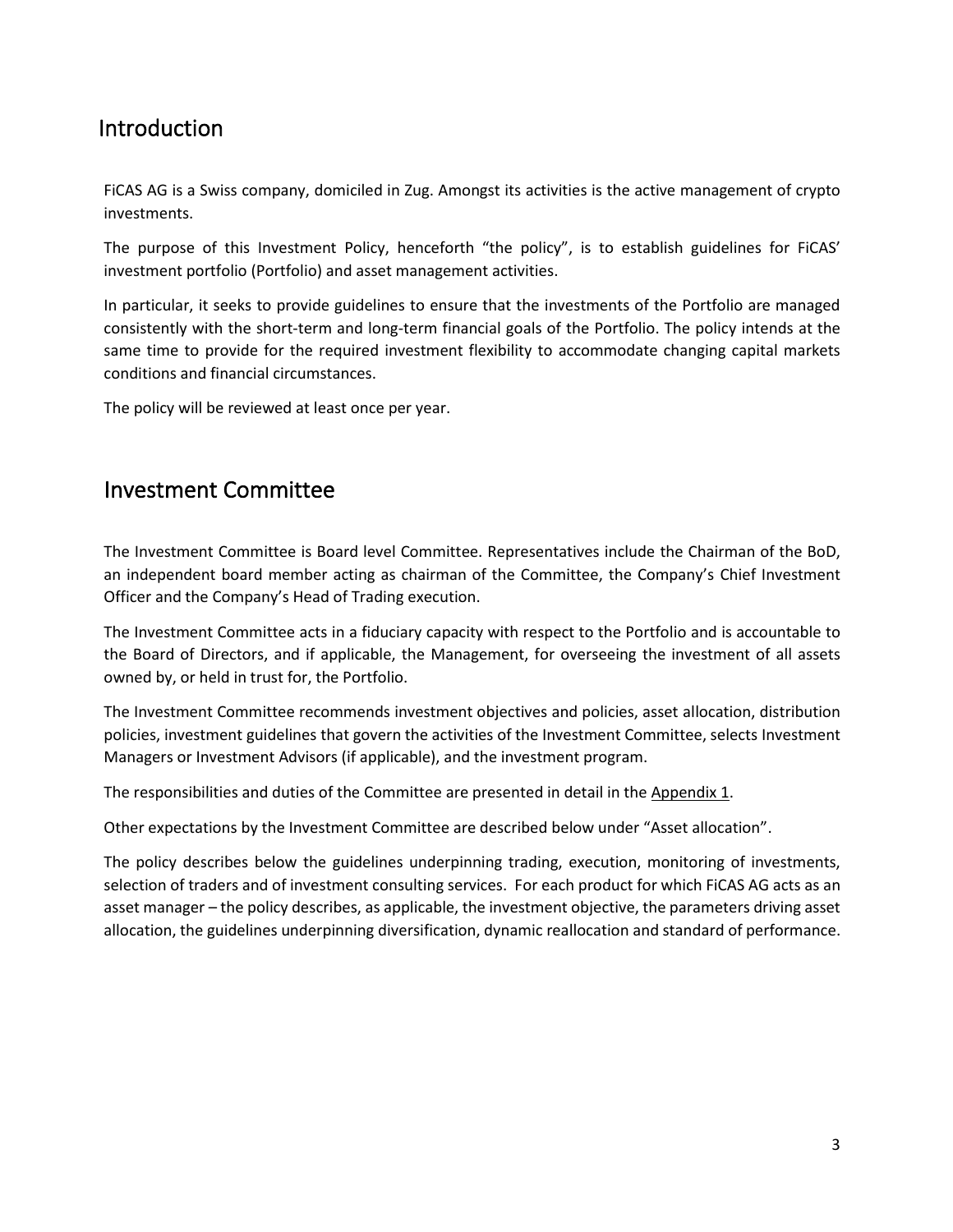# <span id="page-3-0"></span>Trading and Execution Guidelines

The Investment Committee, the CIO and any trader under the lead of the Head Trading execution have the discretion to execute transactions in cryptocurrencies with several authorized custodians and exchanges with whom an onboarding process has been successfully carried out.

As per date of this policy the Company has been onboarded by the following trading entities: SEBA Bank AG, Sygnum Bank AG, Crypto Broker AG, FTX, Coinbase Ltd, Bitstamp Ltd. and Kraken. Such variety of entities supports proper risk management requirements (diversification) and proper execution (ability to trade the targeted cryptocurrencies at fair prices). Further onboardings are possible and will be subject to strict selection criteria.

## <span id="page-3-1"></span>Investment Monitoring

The Investment Committee conducts at least annually a performance evaluation of the Portfolio and its constituent parts (cryptocurrencies) as well as of the trading unit.

At the Portfolio level, the Investment Committee analyzes results relative to the absolute rate of return and the Benchmark. Investment results are also reviewed relative to the effects of policy decisions and the impact of deviations from policy decisions that might require a rebalancing of the Portfolio.

## <span id="page-3-2"></span>Selection of Traders

The Investment Committee might select and appoint traders or commit investments for a specific investment style or strategy, provided that the overall objectives of the Portfolio are satisfied.

Traders must have at least 3 years of documented performance and must provide statements from a nonaffiliated administrative entity and annual audited statements from a recognizable accounting firm.

## Selection of Investment Consulting Services

The Investment Committee might utilize services of third parties for specific due diligence, screening/evaluation of Traders, performance monitoring, asset allocation, and other services, such as legal/regulatory and tax advice, that the Investment Committee considers as necessary.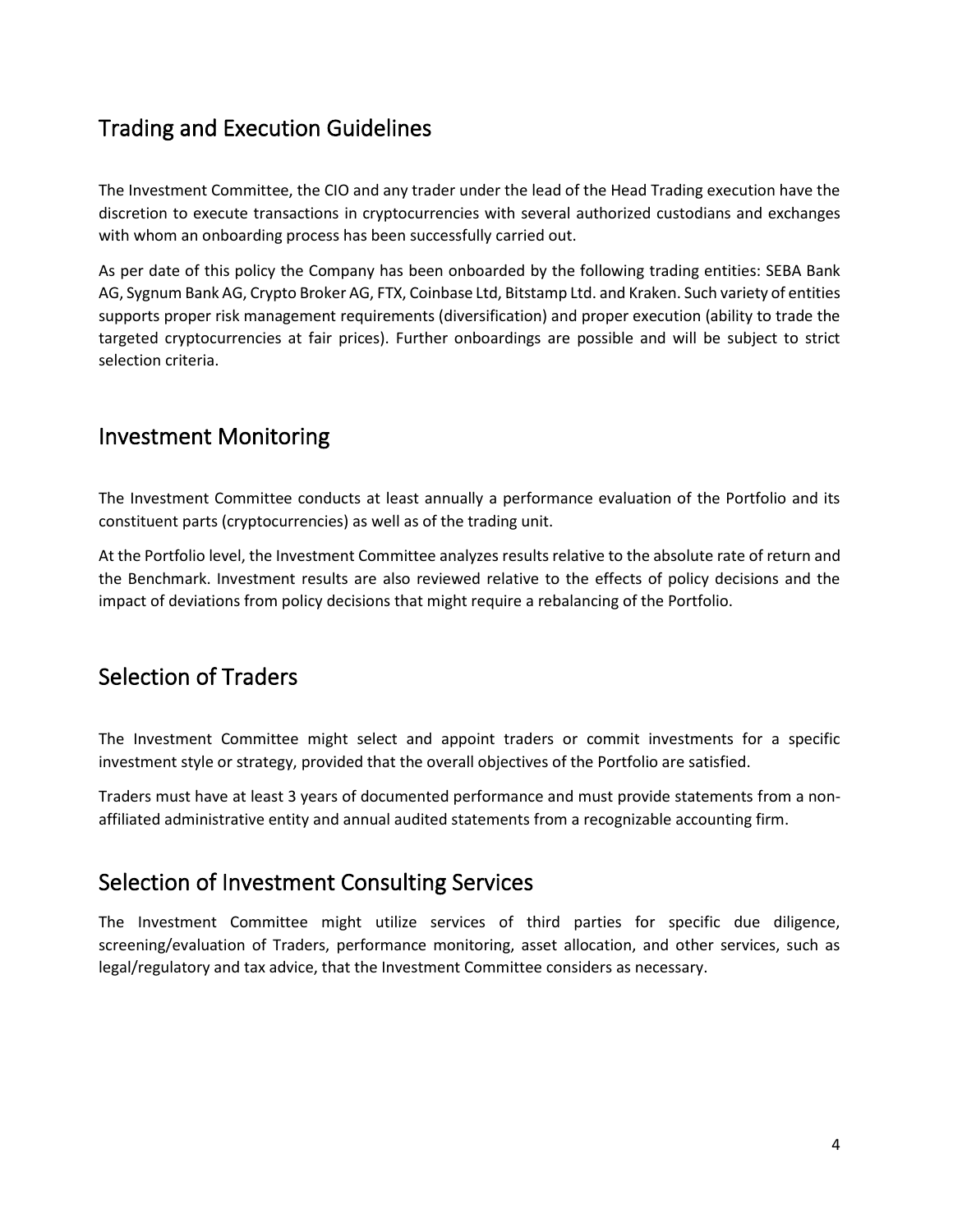# <span id="page-4-0"></span>Selection of Custodians / Exchanges

Cryptocurrencies/underlying of the Portfolio shall be registered by highly qualified and authorized custodians on behalf of the Company. The criteria for the selection of such entities are listed below:

- quality of execution rendered,
- financial health and integrity of the counterparty,
- overall efficiency in transacting trades,
- the jurisdiction of incorporation,
- the governance and transparency of ownership,
- the form of company,
- the solidity of KYC procedures,
- the solidity of AML procedures, including transaction monitoring,
- the nature of clients' segregation,
- the storage facility,
- license category,
- number of coins supported,
- the process to list an additional coin,
- insurance coverage (not binding)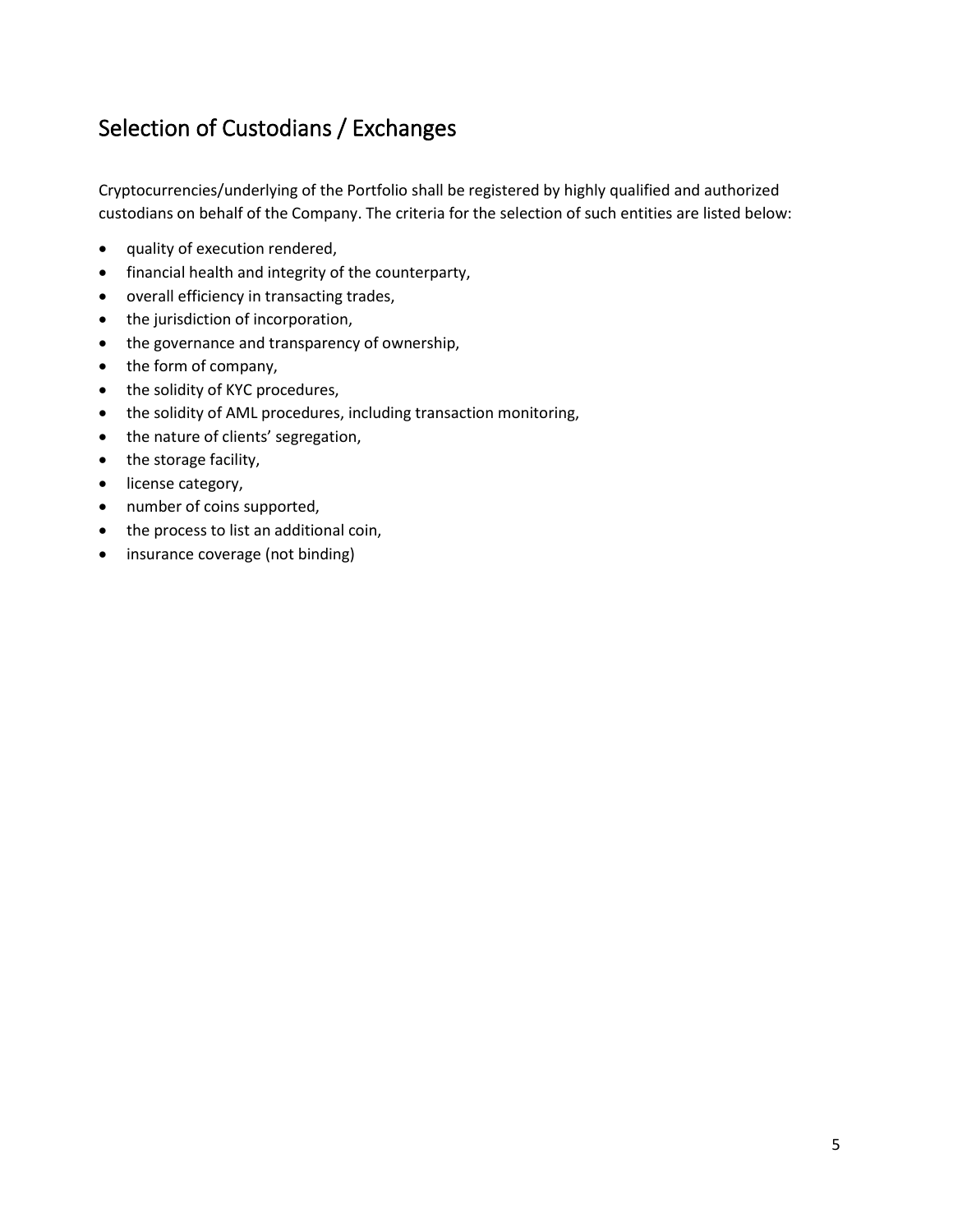# <span id="page-5-0"></span>Product "15 FiCAS Active Crypto ETP" (issued by Bitcoin Capital AG)

### <span id="page-5-1"></span>Investment objective

FiCAS trades the top 15 digital assets by market cap (as defined by SIX Swiss Exchange) and USD / CHF and EUR with the purpose to increase the Net Asset Value (NAV) of the ETP in the mid to long term.

The investment style is discretionary. There is no leverage.

Fiat can be held in the Portfolio when there are no more attractive investment opportunities in the cryptocurrency universe. Secondly, fiat can be held for liquidity reasons.

It must be emphasized that FiCAS does not hedge fiat currency risk, that is the risk of unfavorable movements in the exchange rates between CHF, EUR and USD.

The Portfolio will typically not make any distributions. Distributions can however be made depending upon specific investment policies related to certain portfolios or investment products. Periodic cash flow or digital asset flow will be used to better align the Portfolio to the target asset allocation outlined in the asset allocation policy outlined in this Investment Policy.

#### <span id="page-5-2"></span>Asset Allocation

FiCAS allocates the investable funds to BTC and / or to one or more Altcoin(s) that have a payment feature component, that are not anonymous or negatively highlighted or even prohibited by authorities (such as the FATF / GAFI) and that are generally included in the top 15 Altcoins based on market capitalization by [www.coinmarketcap.com/](http://www.coinmarketcap.com/)coins. The ultimate investment universe is defined by the SIX Swiss Exchange. The purpose of allocating the funds to different Altcoins is to achieve the required level of diversification and growth of BTC in the Portfolio.

The allocation is ultimately driven by the House View as considered by the Investment Committee. The House View is produced by the independent research unit, annually, and is updated quarterly or ad hoc as needed. See Appendix 3.

The Investment Committee expects that actual returns and return volatility may vary from expectations and return objectives across short periods of time. The Investment Committee wishes to retain flexibility with respect to making periodic changes to the Portfolio's asset allocation. It expects however to do so only in the event of material changes to the Portfolio or the assumptions underlying the Portfolio spending policies.

FiCAS selects and manages investments in Altcoins and BTC based on a series of key indicators and parameters including:

- Active addresses, cost of mining, number of transactions, circulating supply, regulatory aspects (including anonymity), network difficulty, storage ability.
- Solidity of underlying business, exchanges supporting the coin.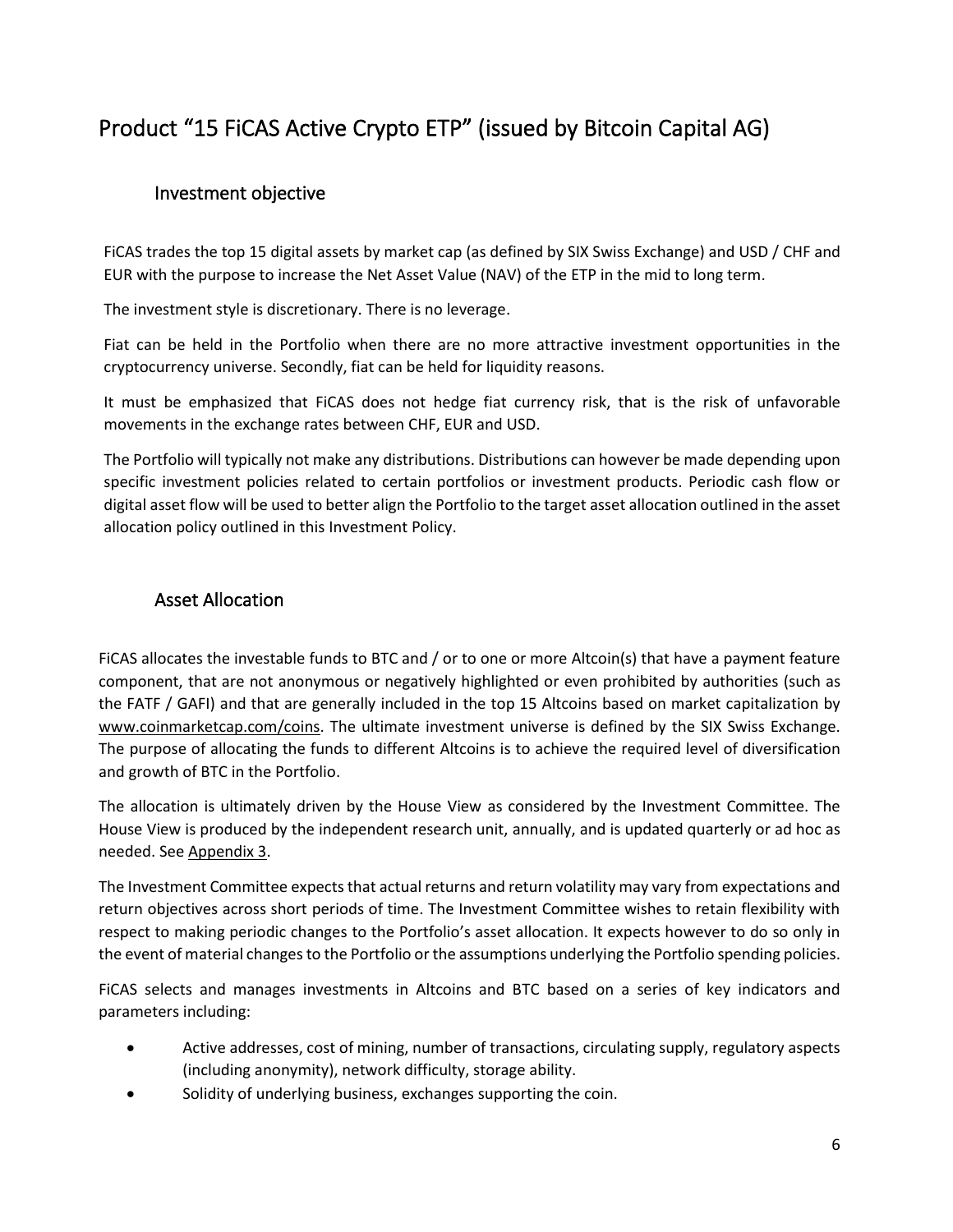- Market-wide aspects: coins correlations, market cap ranking, dominance.
- Technical analysis (Chartism)
- Macro views / seasonality
- Relative values (dynamic)

Cash investments will be considered as holdings if neither an investment in Bitcoin nor Altcoins is attractive. Cash will be used mainly for liquidity needs. Liquidity cash holdings can be in USD, EUR, or CHF, while the portfolio base currency is CHF.

Assets allocation takes place within the following boundaries:

| Crypto currency | Sub-class                      | Minimum and Maximum Target  |
|-----------------|--------------------------------|-----------------------------|
|                 |                                | Allocation (excluding fiat) |
| <b>Bitcoin</b>  |                                | 0% to 100%                  |
| <b>Altcoins</b> | Total                          | Max 90%                     |
| <b>Altcoins</b> | Ethereum                       | 0% to 50%                   |
| <b>Altcoins</b> | Remaining altcoins from top 15 | 0% to 30% each              |

The universe of coins as of the date of this policy is as follows:

| Name                  | Description                                                                                                                                                                                                                                                                                                                                                                                                                                                                                                       |
|-----------------------|-------------------------------------------------------------------------------------------------------------------------------------------------------------------------------------------------------------------------------------------------------------------------------------------------------------------------------------------------------------------------------------------------------------------------------------------------------------------------------------------------------------------|
| <b>Bitcoin</b>        | Bitcoin is a completely decentralized digital cryptocurrency. There is no central<br>authority or centralized payment system controlling Bitcoin. Instead, Bitcoin<br>operates in a peer-to-peer network that allows anyone in the world to send and                                                                                                                                                                                                                                                              |
|                       | receive Bitcoin without any middleman. Bitcoin was the very first cryptocurrency<br>ever created. The Bitcoin network launched on Jan. 3, 2009, marking the start of the                                                                                                                                                                                                                                                                                                                                          |
|                       | cryptocurrency revolution.                                                                                                                                                                                                                                                                                                                                                                                                                                                                                        |
| Ethereum              | Ethereum is a smart contract platform that enables developers to build<br>decentralized applications (DApps) on its blockchain. Ether (ETH) is the native digital<br>currency of the Ethereum platform. Ethereum is supported in part by the Ethereum<br>Foundation, a non-profit that is part of the larger Ethereum ecosystem including                                                                                                                                                                         |
|                       | enterprise Ethereum consortiums like the Ethereum Enterprise Alliance.                                                                                                                                                                                                                                                                                                                                                                                                                                            |
| Litecoin              | Litecoin is a peer-to-peer cryptocurrency created based on the Bitcoin protocol, but<br>it differs in terms of the hashing algorithm used, hard cap, block transaction times<br>and a few other factors. Litecoin was released via an open-source client on GitHub<br>on Oct. 7, 2011, and the Litecoin Network went live five days later on Oct. 13, 2011.                                                                                                                                                       |
| Ripple                | The cryptocurrency Ripple is the currency that runs on a digital payment platform<br>called RippleNet, which is on top of a distributed ledger database called XRP Ledger.<br>While RippleNet is run by a company called Ripple, the XRP Ledger is open-source<br>and is not based on blockchain, but rather the previously mentioned distributed<br>ledger database. The RippleNet payment platform is a real-time gross settlement<br>(RTGS) system that aims to enable instant monetary transactions globally. |
| <b>Stellar Lumens</b> | The native digital currency of the Stellar network is known as Lumens (XLM). The<br>Stellar network is an open-source, distributed and community-owned blockchain                                                                                                                                                                                                                                                                                                                                                 |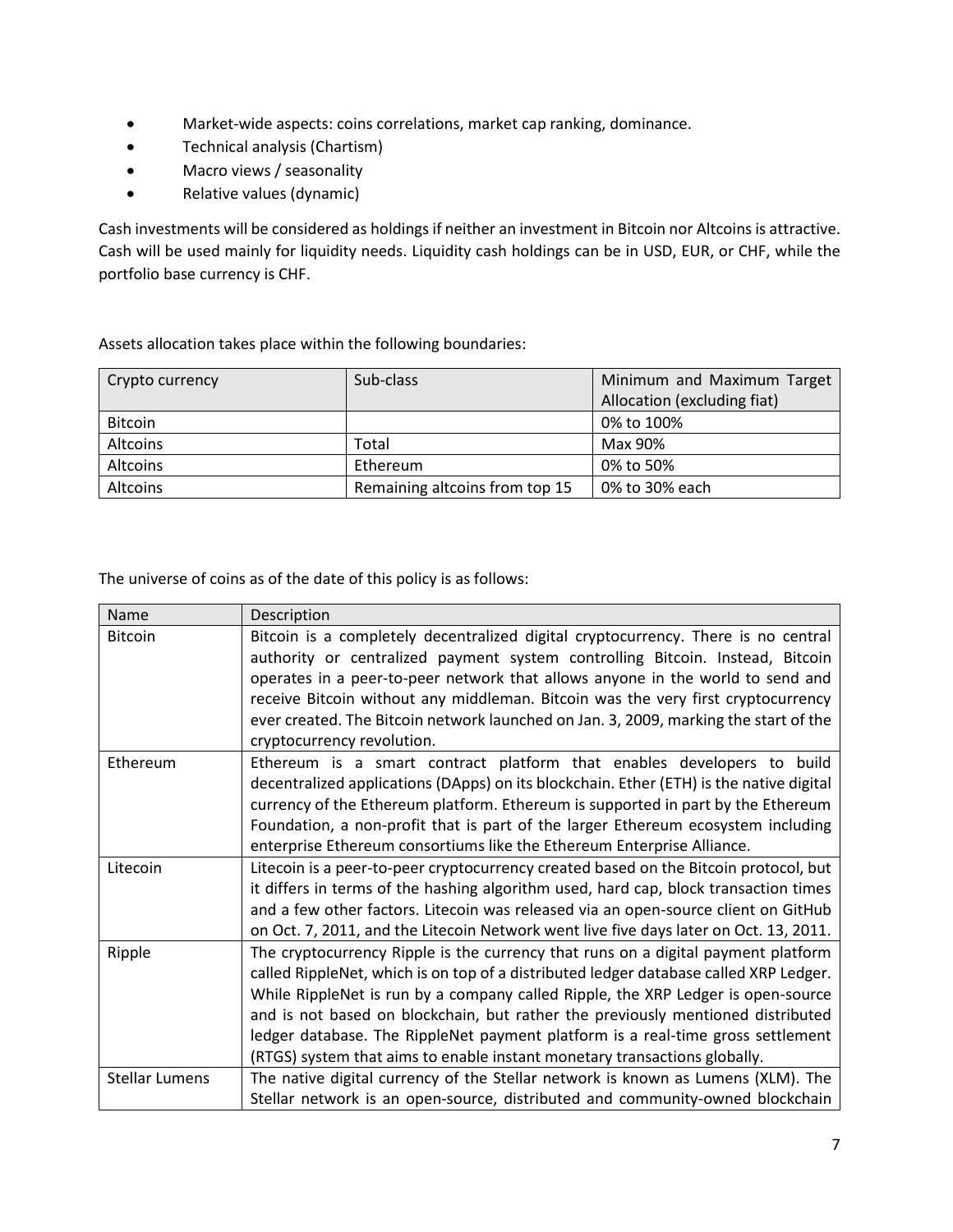|            | network used to facilitate cross-asset transfers of value. Stellar aims to facilitate<br>these transfers at a fraction of a penny, while aiming to be an open financial system |
|------------|--------------------------------------------------------------------------------------------------------------------------------------------------------------------------------|
|            | that gives people of all income levels access to low-cost financial services.                                                                                                  |
| Solana     | Solana is a highly functional open source project that banks on blockchain                                                                                                     |
|            | technology's permissionless nature to provide decentralized finance (DeFi)                                                                                                     |
|            | solutions. Unlike other blockchains, Solana uses a hybrid consensus algorithm that                                                                                             |
|            | combines proof-of-history (PoH) with proof-of-stake (PoS), enabling the network to                                                                                             |
|            | carry out up to 50,000 transactions per second.                                                                                                                                |
| Polkadot   | Polkadot is an open-source sharding multichain protocol that facilitates the cross-                                                                                            |
|            | chain transfer of any data or asset types, not just tokens, thereby making a wide                                                                                              |
|            | range of blockchains interoperable with each other. This interoperability seeks to                                                                                             |
|            | establish a fully decentralized and private web, controlled by its users, and simplify                                                                                         |
|            | the creation of new applications, institutions and services.                                                                                                                   |
| Avalanche  | Avalanche is a layer one blockchain that functions as a platform for decentralized                                                                                             |
|            | applications and custom blockchain networks. It is one of Ethereum's rivals, aiming                                                                                            |
|            | to unseat Ethereum as the most popular blockchain for smart contracts. It aims to                                                                                              |
|            | do so by having a higher transaction output of up to 6,500 transactions per second                                                                                             |
|            | while not compromising scalability.                                                                                                                                            |
| Polygon    | Polygon is an answer to some of the major challenges that face Ethereum today -                                                                                                |
|            | such as high fees, poor user experience, and low transaction throughput. The                                                                                                   |
|            | platform aims to create "Ethereum's internet of blockchains" - that is, the multi-                                                                                             |
|            | chain ecosystem of Ethereum-compatible blockchains. It looks to achieve this by                                                                                                |
|            | providing a simple-to-use framework that allows developers to each launch their                                                                                                |
|            | own custom Ethereum-compatible blockchain in a single click.                                                                                                                   |
| EOS        | EOSIO blockchain is a decentralized system that is powered by its native                                                                                                       |
|            | cryptocurrency, EOS, and supports decentralized applications (DApps) on its                                                                                                    |
|            | platform. EOS initially held a year-long initial coin offering (ICO) in 2017, with a total                                                                                     |
|            | of 200 million (20% of the tokens) distributed during a five-day period, 700 million                                                                                           |
|            | more (70%) distributed over the rest of the year and 100 million (10%) held in escrow                                                                                          |
|            | for block.one.                                                                                                                                                                 |
| <b>NEO</b> | Neo is an open-source platform driven by the community. It utilizes blockchain                                                                                                 |
|            | technology and digital identities to digitize and automate the management of assets                                                                                            |
|            | using smart contracts. Using a distributed network, it aims to create a smart                                                                                                  |
|            | economy by building infrastructures of the next-gen Internet and creating a solid                                                                                              |
|            | foundation for mass blockchain adoption.                                                                                                                                       |
| Cardano    | Cardano is a decentralized platform that will allow complex programmable transfers                                                                                             |
|            | of value in a secure and scalable fashion. Founded by Charles Hoskinson, its                                                                                                   |
|            | development started in 2015, and it then raised around \$60 million in an ICO in 2017                                                                                          |
|            | before its release. Cardano is supported by three organizations that are separate in                                                                                           |
|            | both ownership and leadership. It includes the Cardano Foundation, an                                                                                                          |
|            | independent, Swiss-based organization that oversees the development of the                                                                                                     |
|            | Cardano ecosystem.                                                                                                                                                             |
| Tezos      | Tezos is a multi-purpose platform that supports decentralized applications (DApps)                                                                                             |
|            | and smart contracts. It was developed by Arthur Breitman, with support from his                                                                                                |
|            | wife Kathleen Breitman, and launched an initial coin offering (ICO) in 2017 that                                                                                               |
|            | raised \$232 million US dollars. A year after the ICO, Tezos launched its beta network                                                                                         |
|            | in July 2018. The Tezos platform aims to combine a self-correcting protocol and on-                                                                                            |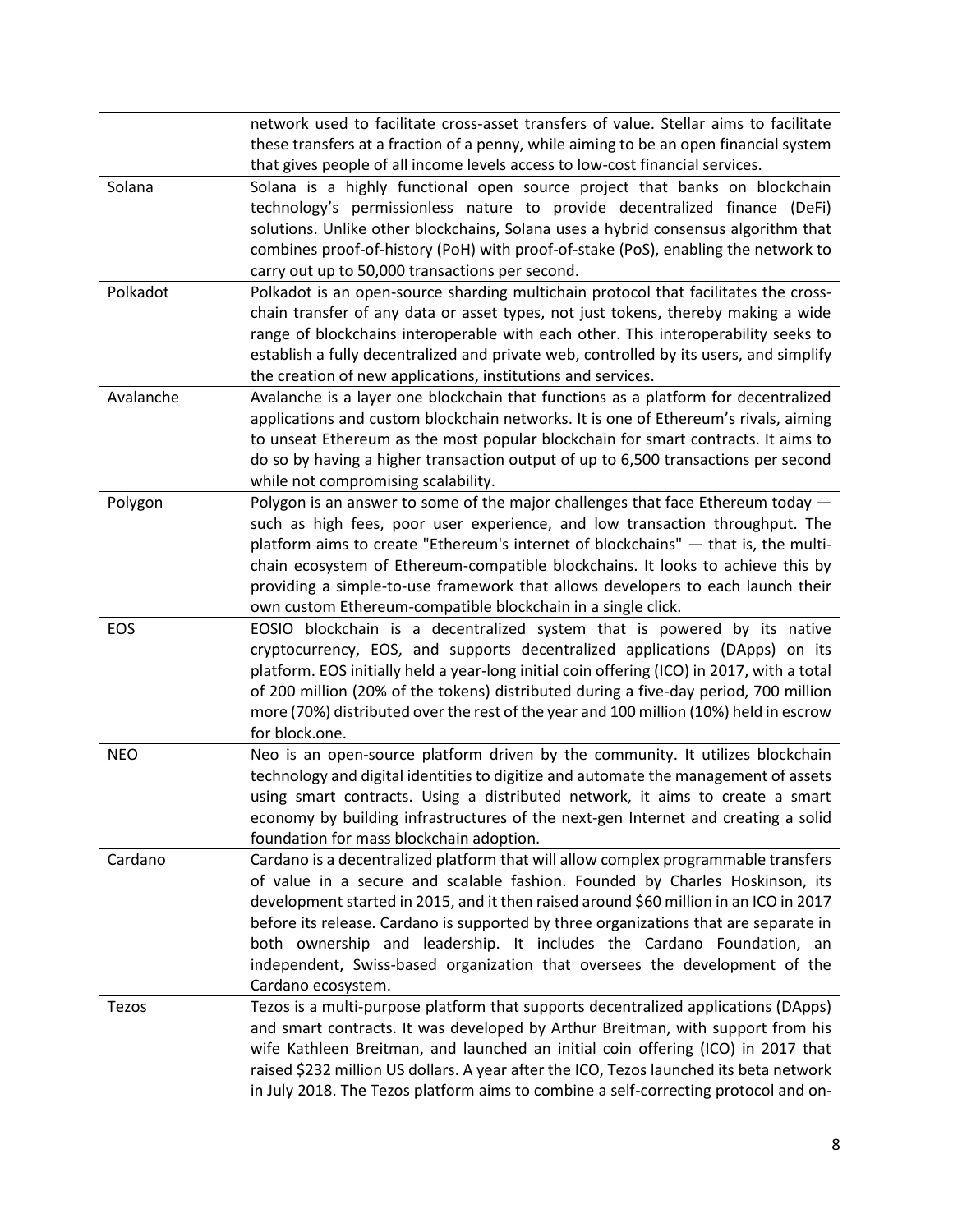|                     | chain governance to manage network modifications, and supports Turing complete                                                                                                                                                                                                                                                                                                                                                                                                                           |
|---------------------|----------------------------------------------------------------------------------------------------------------------------------------------------------------------------------------------------------------------------------------------------------------------------------------------------------------------------------------------------------------------------------------------------------------------------------------------------------------------------------------------------------|
|                     | smart contracts.                                                                                                                                                                                                                                                                                                                                                                                                                                                                                         |
| <b>TRON</b>         | TRON was founded in 2017 by Justin Sun through a Singapore-based non-profit<br>called the Tron Foundation. The Tron Foundation's 2017 initial coin offering (ICO)<br>created 100 billion TRX and raised a total of \$70 million. TRON was initially created<br>as a token based on Ethereum, but migrated to its own network in 2018. Holders of<br>ERC20 TRX tokens traded them for the TRX digital currency on the TRON network,                                                                       |
|                     | and the Ethereum-based tokens were then destroyed.                                                                                                                                                                                                                                                                                                                                                                                                                                                       |
| <b>Binance Coin</b> | Binance Coin was launched through an initial coin offering in 2017, 11 days before<br>the Binance cryptocurrency exchange went online. It was originally issued as an ERC-<br>20 token running on the Ethereum network, with a total supply capped at 200 million<br>coins, and 100 million BNBs offered in the ICO. However, the ERC-20 BNB coins were<br>swapped with BEP2 BNB on a 1:1 ratio in April 2019 with the launch of the Binance<br>Chain mainnet, and are now no longer hosted on Ethereum. |

Following SIX regulations and discussion with SIX, FiCAS can trade the coins included in the list above. FiCAS needs an approval from SIX to trade in a cryptocurrency that is not in the list (above) but grew into the list of the top 15 coins according t[o www.coinmarketcap.com/](http://www.coinmarketcap.com/)coins. Beyond the SIX approval, FiCAS also needs to make sure that the coins it trades are supported by the market maker, the authorized participant and the custodian(s). At any time, FiCAS can only trade a maximum of 15 coins. If a Coin exits the top 15 cryptocurrency by coinmarketcap, it remains approved by SIX and therefore tradeable by FICAS. Changes in this procedure can change in the future and changes will be reflected in new versions of this policy.

### <span id="page-8-0"></span>Diversification

Diversification between BTC and Altcoins and between different Altcoins respectively, is the primary means by which the Investment Committee expects the Portfolio to avoid undue risk of large losses over a long time period.

Disregarding cash investments for liquidity purposes, and with the exception of BTC, Ethereum and cash, no investment in a single Altcoin shall represent more than 50% of the assets in the Portfolio. Investments in BTC and / or fiat can represent 100% of the assets in the Portfolio. Investments in Ethereum cannot represent more than 90% of the Portfolio.

### <span id="page-8-1"></span>Dynamic reallocation

If the Portfolio's actual asset allocation varies from the target asset allocation as a result of the varying periodic returns earned on its investments in different cryptocurrencies and Altcoins, the Portfolio's components will be dynamically re-allocated to its target asset allocation.

The Investment Manager can provide a rebalancing recommendation at any time.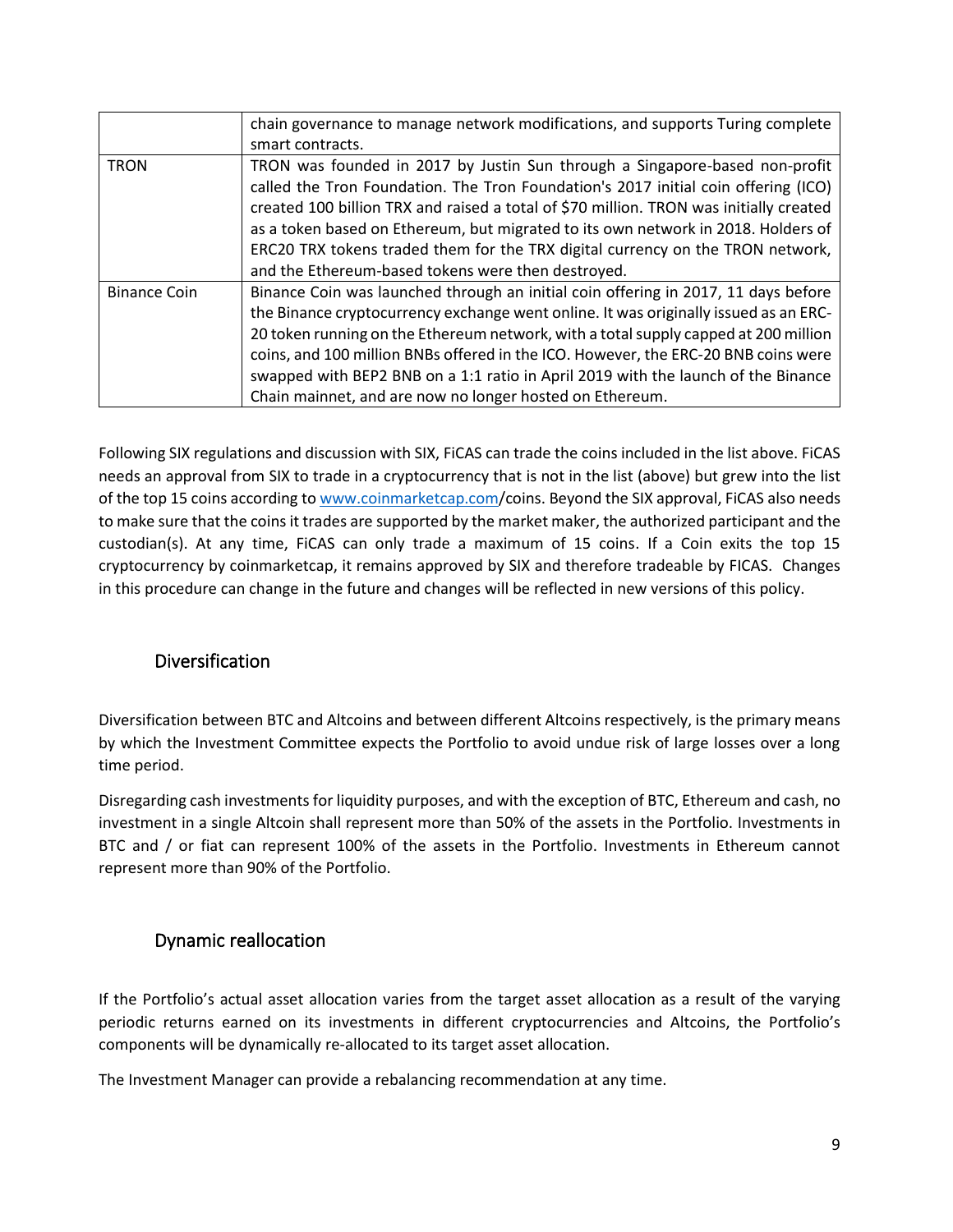## Custodian allocation

The following table summarises the entities and the indicative diversification of holdings targeted by the Company:

| Custodian, Exchange | Indicative target range for the holdings |
|---------------------|------------------------------------------|
| Crypto Broker AG    | 0% to 70%                                |
| Coinbase            | 0% to 100%                               |
| Kraken              | 0% to 50%                                |

#### <span id="page-9-0"></span>Leverage

FiCAS may take 10% leverage on the Assets under Management by borrowing a maximum of 10% of AuM. FiCAS does not take short positions or any kind of derivatives.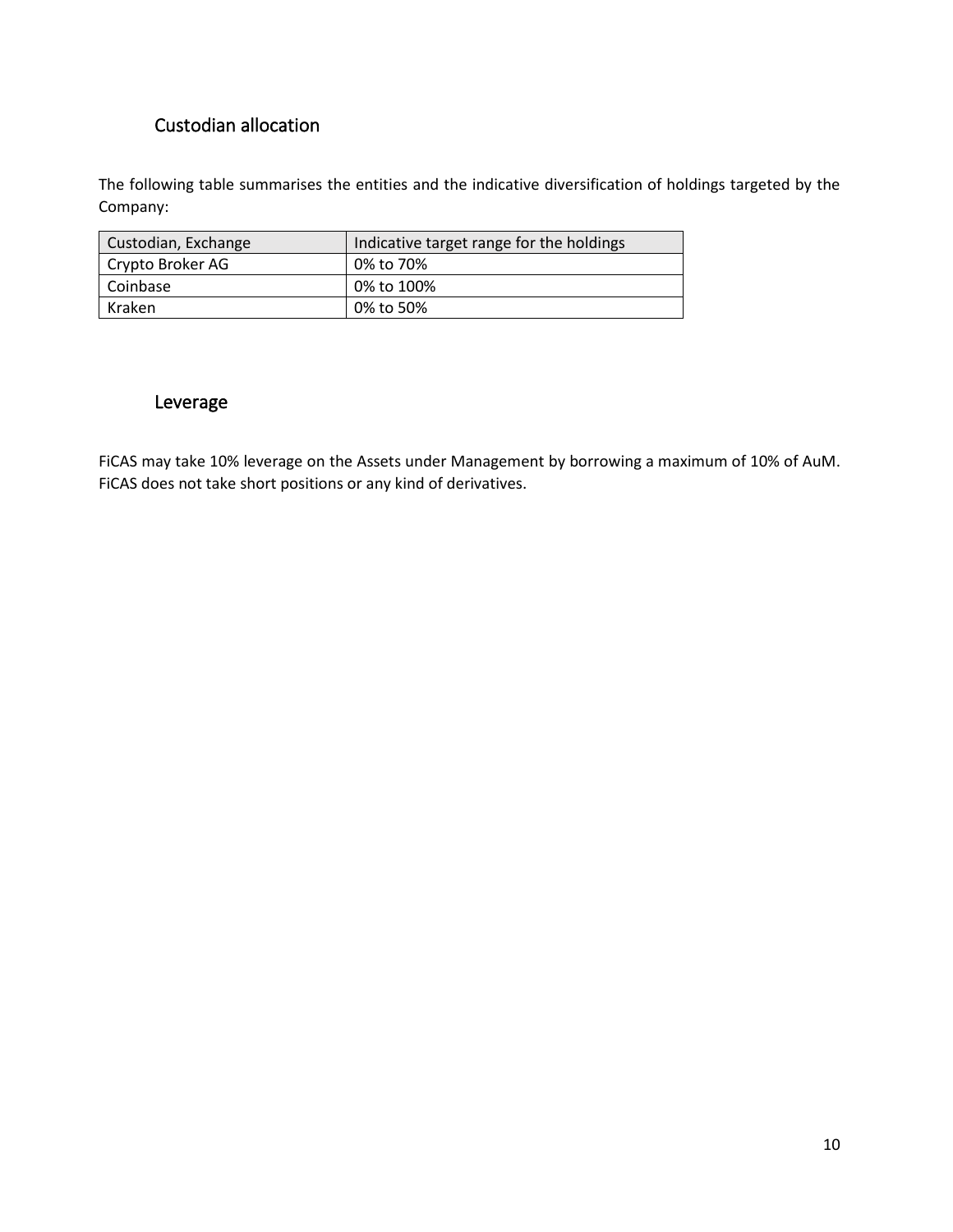# <span id="page-10-0"></span>Product "1 FiCAS Active Bitcoin ETP" (issued by Bitcoin Capital AG)

### <span id="page-10-1"></span>Investment objective

FiCAS actively trades Bitcoin against CHF, EUR and USD with the purpose to outperform bitcoin over the mid to long term. The investment style is discretionary. Bitcoin price development is to be considered as a Benchmark. The Product charges a performance fee only if it is outperforming Bitcoin. We expressly emphasise that outperformance includes the case where the price of Bitcoin decreases, while the price of ETP decreases less, because of being invested in cash (fiat) in total or in parts.

Fiat can be held in the Portfolio at any time. The Asset Manager can decide discretionary if it wants to hold Bitcoin or cash with a defined range in the Asset Allocation. It must be emphasized that FiCAS does not hedge fiat currency risk, that is the risk of unfavorable movements in the exchange rates between CHF, EUR, and USD.

The Portfolio typically does not make distributions. Distributions can however be made depending on specific investment policies related to certain portfolios or investment products. Periodic cash flow or digital asset flow will be used to better align the Portfolio to the target asset allocation outlined in the asset allocation policy outlined in this policy.

#### <span id="page-10-2"></span>Asset Allocation

FiCAS allocates the investable funds to BTC and / or Cash. The purpose of allocating the funds is to outperform Bitcoin over the time and hedge into cash if the market turns bearish.

The allocation is ultimately driven by the House View as considered by the Investment Committee. The House View is produced by the independent research unit, annually, and is updated quarterly or ad hoc as needed. See Appendix 3.

The Investment Committee expects that actual returns and return volatility may vary from expectations and return objectives across short periods of time. The Investment Committee wishes to retain flexibility with respect to making periodic changes to the Portfolio's asset allocation. It expects however to do so only in the event of material changes to the Portfolio or the assumptions underlying the Portfolio spending policies.

Cash investments will be considered as holdings if an investment in Bitcoin is not attractive. Cash holdings can be in USD, EUR, or CHF, while the portfolio base and settlement currency is CHF.

Assets allocation takes place within the following boundaries:

| Asset                | Minimum and Maximum Target Allocation |
|----------------------|---------------------------------------|
| Bitcoin              | 0% to 100%                            |
| Cash (USD, EUR, CHF) | 0% to 100%                            |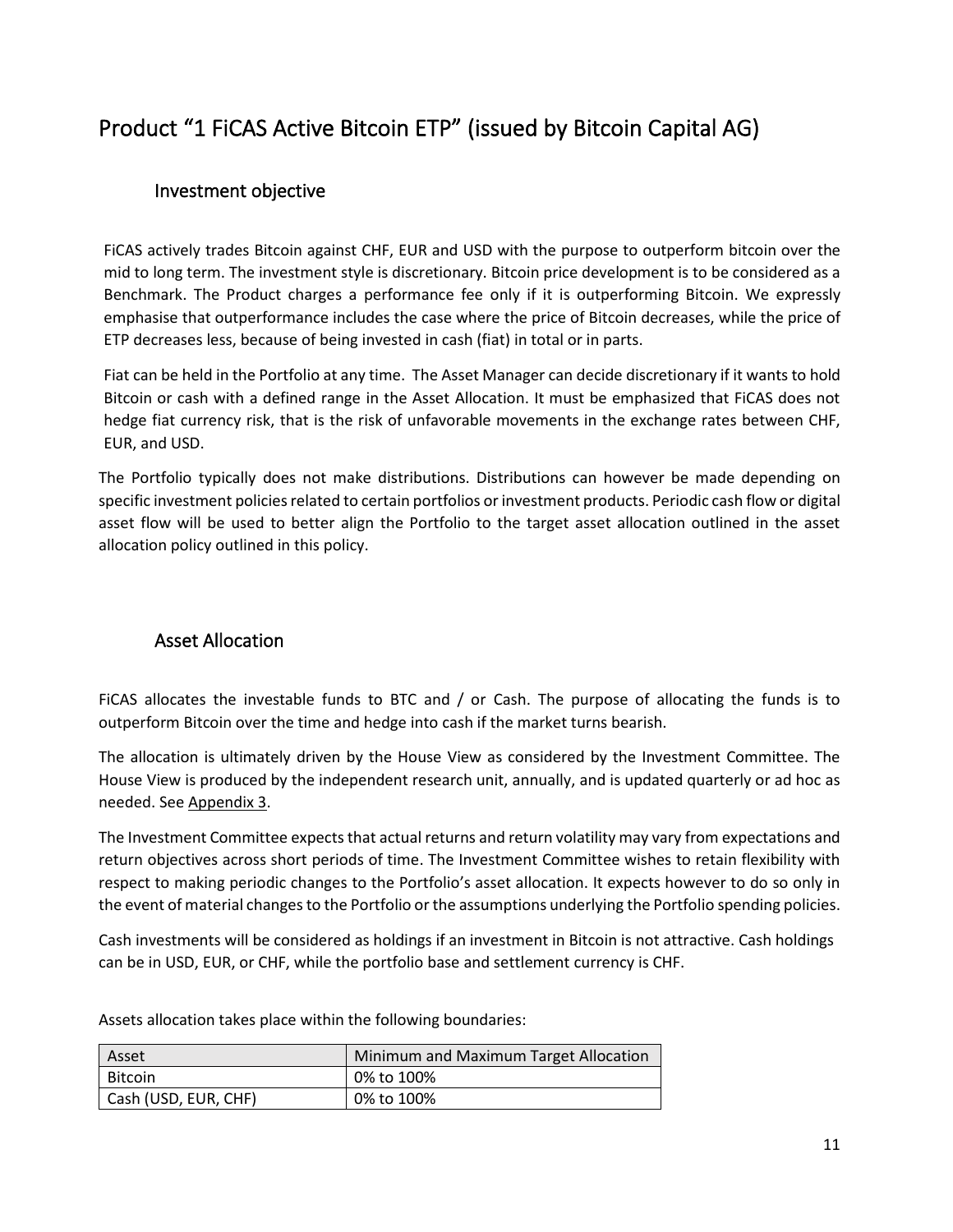The following table provides details around Bitcoin.

| Name           | Description                                                                          |
|----------------|--------------------------------------------------------------------------------------|
| <b>Bitcoin</b> | Bitcoin is a completely decentralized digital cryptocurrency. There is no central    |
|                | authority or centralized payment system controlling Bitcoin. Instead, Bitcoin        |
|                | operates in a peer-to-peer network that allows anyone in the world to send and       |
|                | receive Bitcoin without any middleman. Bitcoin was the very first cryptocurrency     |
|                | ever created. The Bitcoin network launched on Jan. 3, 2009, marking the start of the |
|                | cryptocurrency revolution.                                                           |

### <span id="page-11-0"></span>Dynamic reallocation

The Investment Manager can provide rebalancing recommendation at any time.

#### <span id="page-11-1"></span>Custodian allocation

The following table summarises the entities and the indicative diversification of holdings targeted by the Company:

| Custodian, Exchange | Indicative target range for the holdings |
|---------------------|------------------------------------------|
| Crypto Broker AG    | 0% to 70%                                |
| Coinbase            | 0% to 100%                               |

#### <span id="page-11-2"></span>Leverage

FiCAS may take 10% leverage on the Assets under Management by borrowing a maximum of 10% of AuM. FiCAS does not take short positions or any kind of derivatives.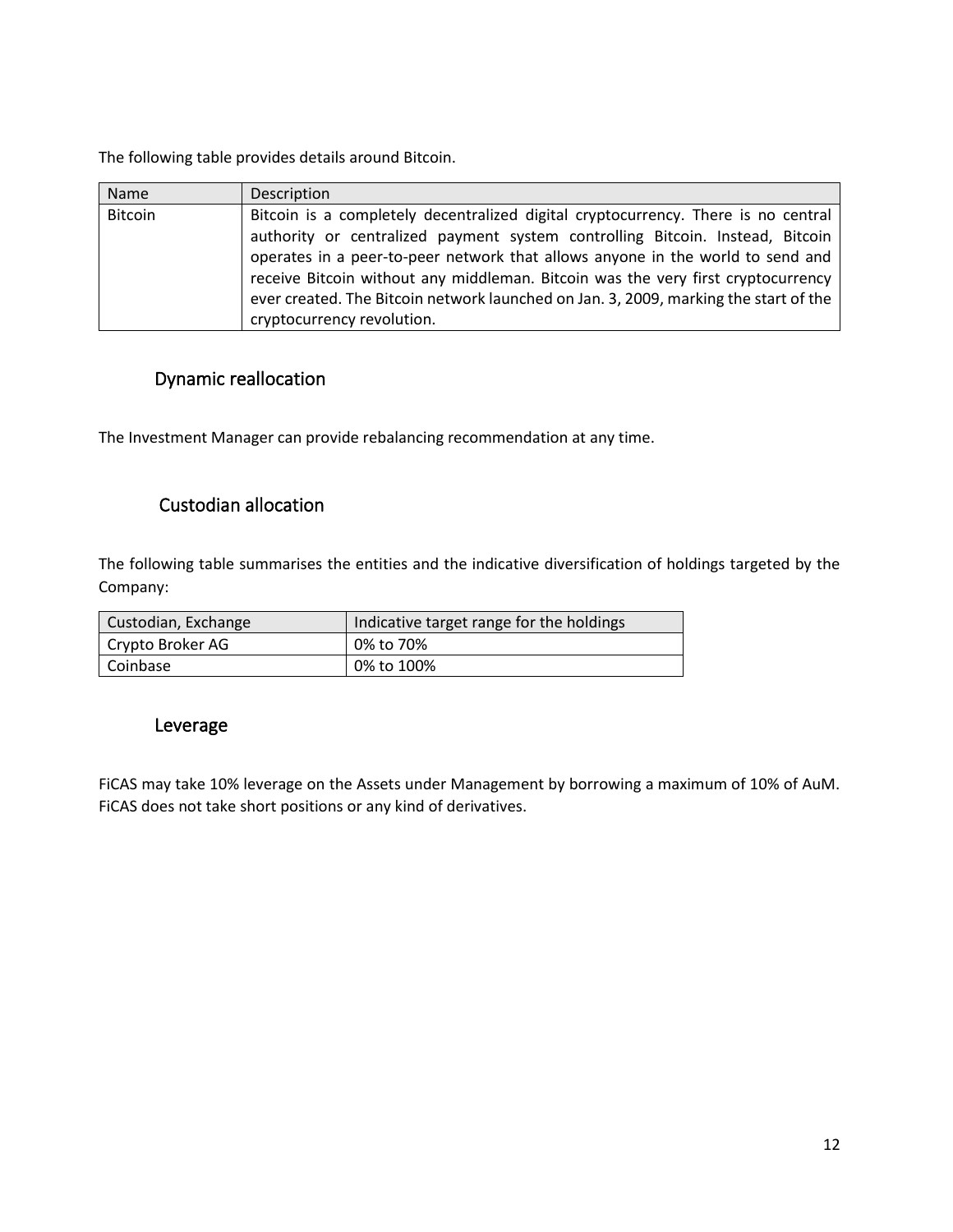# <span id="page-12-0"></span>Product "1 FiCAS Active Ethereum ETP" (issued by Bitcoin Capital AG)

### <span id="page-12-1"></span>Investment objective

FiCAS actively trades Ethereum against CHF, EUR and USD with the purpose to outperform Ethereum in the mid to long term. The investment style is discretionary. Ethereum price development is to be considered as a Benchmark. The Product charges a performance fee only if it is outperforming Ethereum. We expressly emphasise that outperformance includes the case where the price of Ethereum decreases, while the price of ETP decreases less, because of being invested in cash (fiat) in total or in parts.

Fiat can be held in the Portfolio at any time. The Asset Manager can decide discretionary if he wants to hold Ethereum or cash with a defined range in the Asset Allocation. It must be emphasized that FiCAS does not hedge fiat currency risk, that is the risk of unfavorable movements in the exchange rates between CHF, EUR and USD.

The Portfolio will typically not make any distributions. Distributions can however be made depending upon specific investment policies related to certain portfolios or investment products. Periodic cash flow or digital asset flow will be used to better align the Portfolio to the target asset allocation outlined in the asset allocation policy outlined in this Investment Policy.

#### <span id="page-12-2"></span>Asset Allocation

FiCAS allocates the investable funds to ETH and / or Cash. The purpose of allocating the funds is to outperform Ethereum during the time and hedge into cash if the market turns bearish.

The allocation is ultimately driven by the House View as considered by the Investment Committee. The House View is produced by the independent research unit, annually, and is updated quarterly or ad hoc as needed. See Appendix 3.

The Investment Committee expects that actual returns and return volatility may vary from expectations and return objectives across short periods of time. The Investment Committee wishes to retain flexibility with respect to making periodic changes to the Portfolio's asset allocation. It expects however to do so only in the event of material changes to the Portfolio or the assumptions underlying the Portfolio spending policies.

Cash investments will be considered as holdings if an investment in Ethereum is not attractive. Cash holdings can be in USD, EUR, or CHF, while the portfolio base currency is CHF.

| Asset                | Minimum and Maximum Target Allocation |
|----------------------|---------------------------------------|
| Ethereum             | 0% to 100%                            |
| Cash (USD, EUR, CHF) | 0% to 100%                            |

Assets allocation takes place within the following boundaries: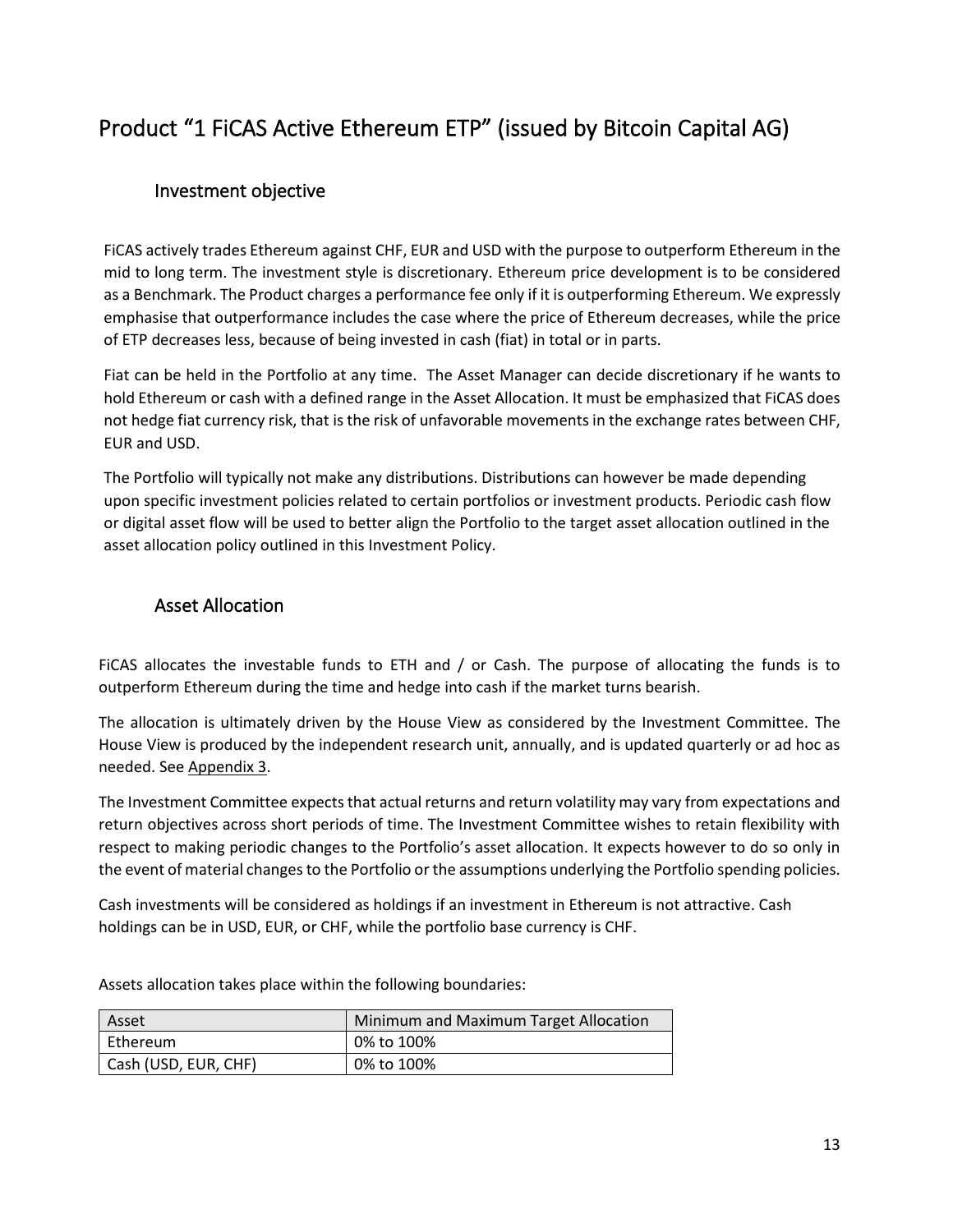The initial universe of coins as of the date of this policy is as follows:

| Name     | Description                                                                             |
|----------|-----------------------------------------------------------------------------------------|
| Ethereum | Ethereum is a smart contract platform that enables developers to build                  |
|          | decentralized applications (DApps) on its blockchain. Ether (ETH) is the native digital |
|          | currency of the Ethereum platform. Ethereum is supported in part by the Ethereum        |
|          | Foundation, a non-profit that is part of the larger Ethereum ecosystem including        |
|          | enterprise Ethereum consortiums like the Ethereum Enterprise Alliance.                  |

### <span id="page-13-0"></span>Dynamic reallocation

The Investment Manager can provide rebalancing recommendation at any time.

### <span id="page-13-1"></span>Custodian allocation

The following table summarises the entities and the indicative diversification of holdings targeted by the Company:

| Custodian, Exchange | Indicative target range for the holdings |
|---------------------|------------------------------------------|
| Crypto Broker AG    | 0% to 70%                                |
| Coinbase            | 0% to 100%                               |

#### <span id="page-13-2"></span>Leverage

FiCAS may take 10% leverage on the Assets under Management by borrowing a maximum of 10% of AuM. FiCAS does not take short positions or any kind of derivatives.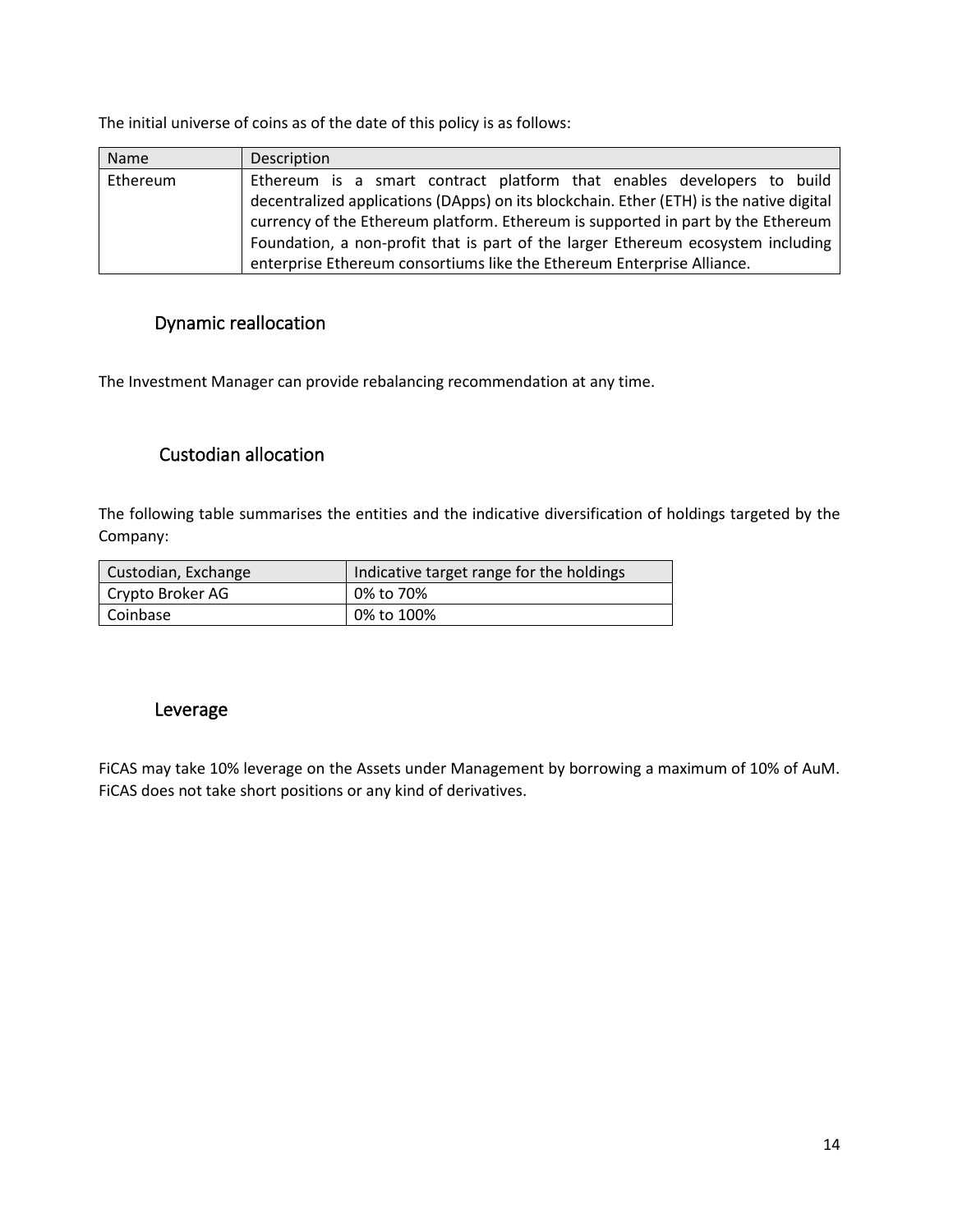# <span id="page-14-0"></span>Appendix 1: Investment Committee Charter

The purpose of the Investment Committee is to carry out the responsibilities delegated by the BoD of FiCAS AG with regard to the oversight and implementation of FiCAS's investment policy.

The Committee shall be composed of the following members: i) BoD members, ii) CEO, iii) CIO, iv) head of Trading execution. The chair is BoD level.

The Committee shall meet at least four times per year and normally at the occasion of the BoD meetings.

The duties & responsibilities are:

- Develop and maintain the investment policy and all other documents governing the investment of AuM,
- Review at least annually the Investment Policy and Asset Allocation parameters,
- Review the investment performance of the invested assets relative to their benchmark,
- Monitor and evaluate investment service providers for the invested assets (including ETP partners and market research), and determine any change or replacement,
- Assess whether fees incurred are appropriate and reasonable,
- Ensure compliance with the Investment Policy by verifying that assets are invested accordingly,
- Lead investment managers and asset selections in accordance with the Policy parameters,
- Ensure appropriate availability and performance of operational functions, including to rebalancing and reserve funding,
- Review trading infrastructure and processes,
- Review treasury and treasury management
- Review the Committee's charter (duties and responsibilities) and recommend changes to the BoD for approval,
- Report at least annually to the BoD on the Committee's findings and recommendations.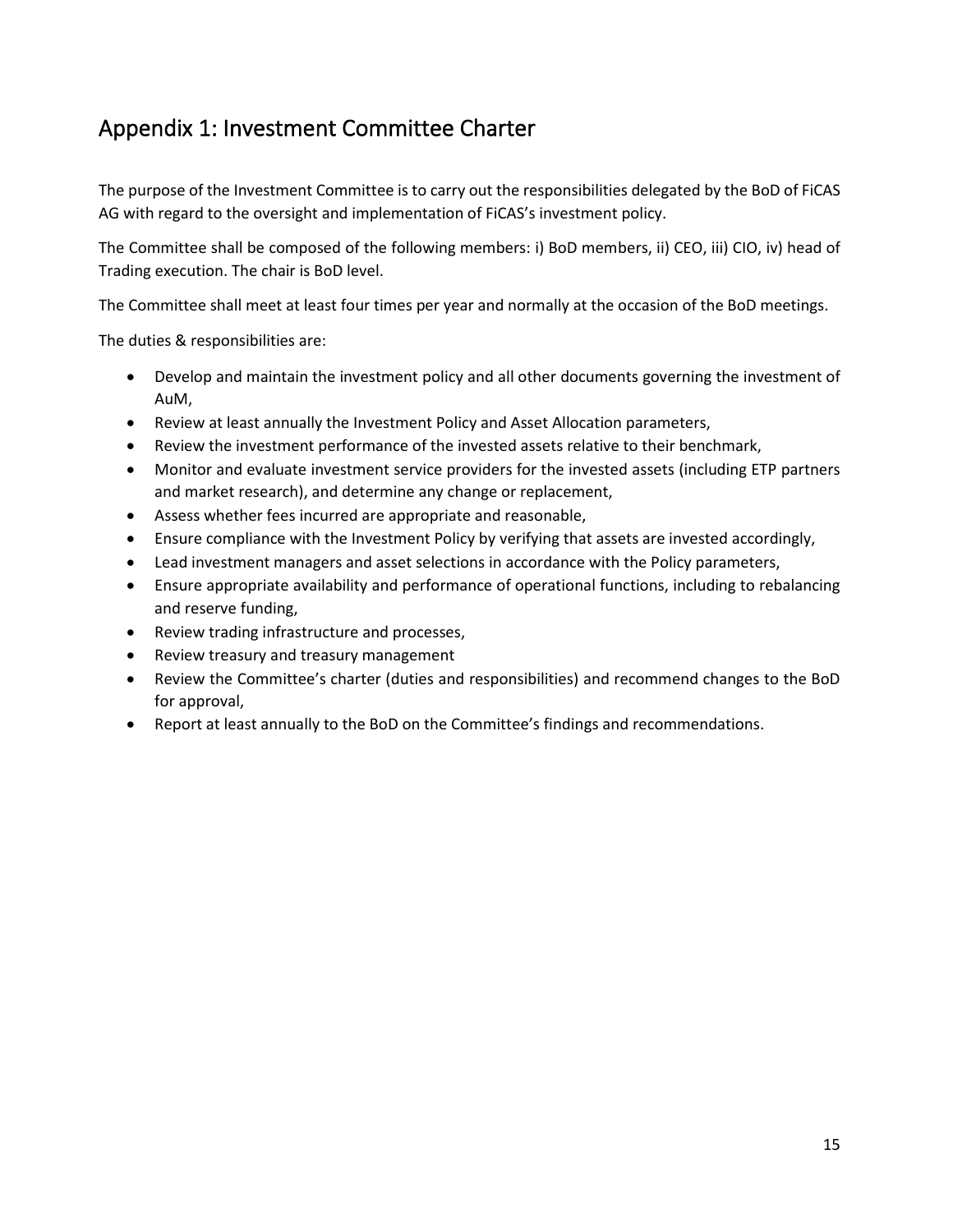# <span id="page-15-0"></span>Appendix 2: Governance of Investment Process

FiCAS adheres to the following processes for formulating the trading strategy and managing the execution of the strategy to optimise performance and minimise risk. The governance is applied over three timeframes: long term (12 months), medium term (1-3 months) and short term (24-48 hours).

Long term governance covers the allocations driven by the House View, which we set annually and review quarterly in the Investment Committee or ad hoc as needed.

Medium term governance is carried out by the Investment Unit to set/modify the trading strategy as a guide for selection of trading opportunities, as well as ongoing execution of trading and risk management. During the investment unit meetings, we decide the fundamental allocations of invested money and the gradual changes we may want to make according to the long- and medium-term house views.

Short term governance is carried out by means of daily trading events where we optimise trading execution to capture opportunities, while managing risks and inflows/outflows. During the trading events we define scenario boundaries and trading actions in case of occurrences which are valid and can be actioned overnight and until the next call. Decisions during the trading events cannot invalidate the allocations decided in the investment unit meetings unless this unit is also consulted.

MI is produced and delivered to the relevant constituencies by the research team ahead of each meeting / event. The MI is a summary of the views of all analysts and includes timeframes, and also distinguishes between dominance scenarios and BTC scenarios.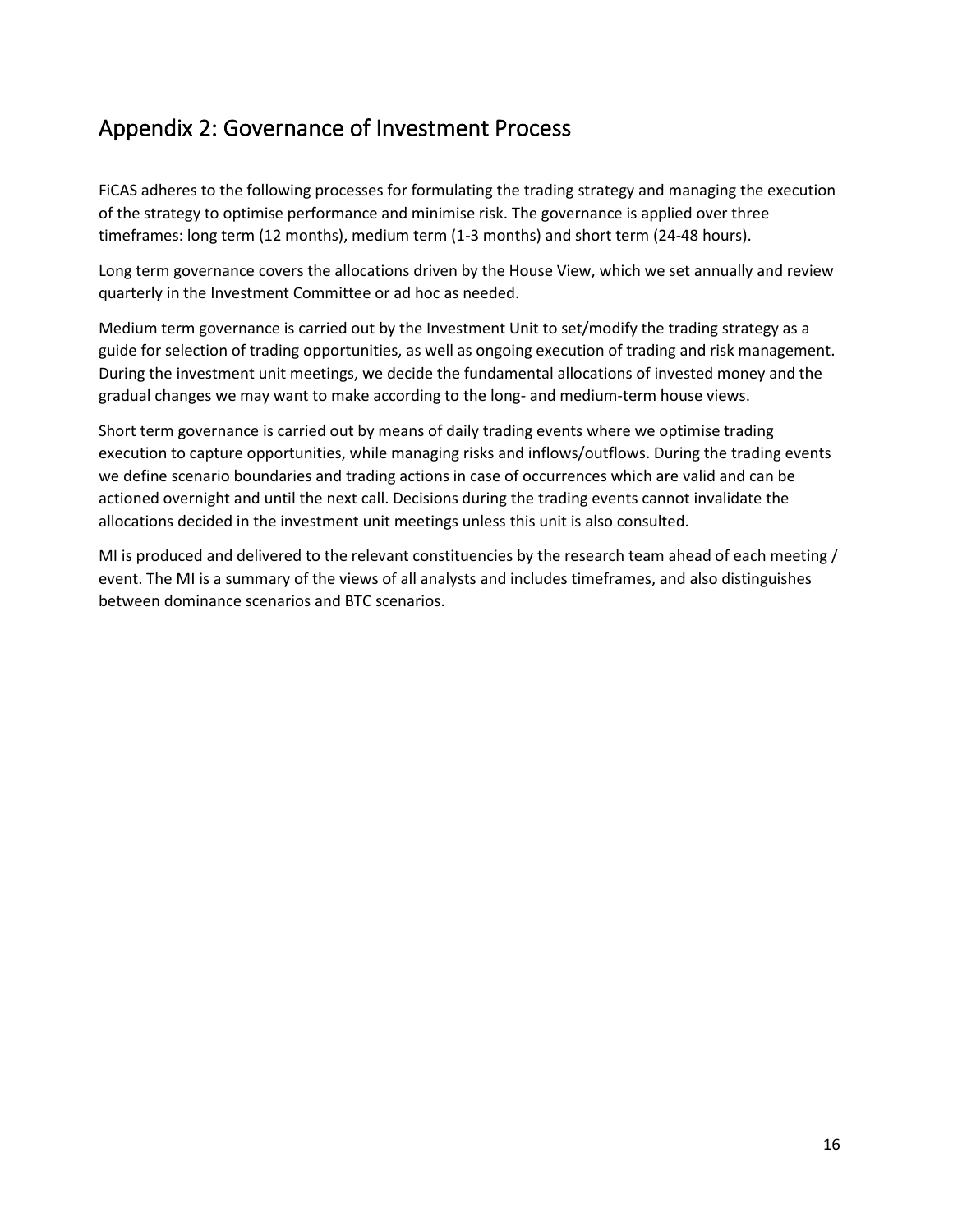# <span id="page-16-0"></span>Appendix 3: Market House View (status 19 January 2022)

*The House View is produced by the independent research unit. It is produced annually and reviewed on a quarterly or ad hoc basis. The Investment Committee and the Chief Investment Office consider this view when deliberating actions.* 

*We express a view only for those cryptocurrencies that we trade. Each product is defined above in terms of the tradable cryptocurrencies.*

#### *Big picture:*

- Our view is that digitalization is an unstoppable technological (r)evolution which will affect all sectors of the economy and the society. Blockchain is a major and most disruptive expression of it. Bitcoin is the epitome of blockchain and best representation of the new asset class that is supported by blockchain technology and ultimately by the ineluctable digitalization process.
- Our view is that cryptofinance and cryptoassets are major expressions of the digital (r)evolution. They have gained in popularity exponentially since 2017, supported by continuously enhanced products, process, regulations and performance. Bitcoin progressed from a value of some cents in 2010 to over 45'000 USD at the end of 2021. In 2013, 7 cryptoassets existed for a market cap of USD 1.5bn; at the end of 2021, 9'107 cryptoassets existed for a market cap of USD 2.2 trillion. (source: Coinmarketcap)

#### *Cryptocurrencies:*

• BTC – According to our traditional model, our outlook for 2022 is that bitcoin could reach a price region of USD 100'000-200'000 until end of 2022. The likelihood of this event is however lower than what we hold during 2H21. The reasons are to be found first in the increased correlation of bitcoin with global markets (resulting from professional and institutional investments in cryptocurrencies during 2021) and in the deflationary policies anticipated or initiated in a series of major economies; second in the uncertain regulatory outlook globally. Under circumstances, we do not rule out a prolonged range trading between USD 30'000 and 50'000 and, with a small probability, even a dip below that range.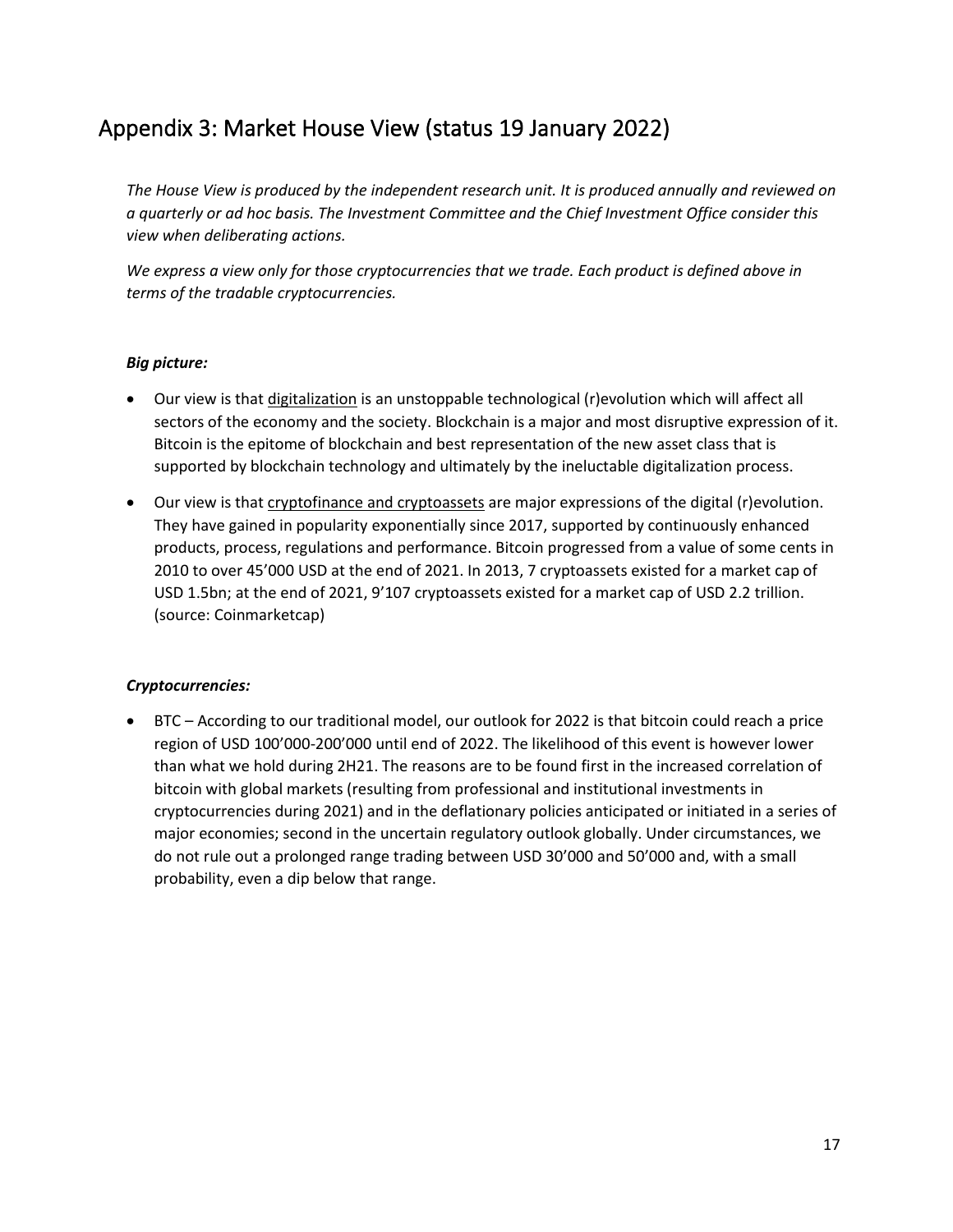- ETH We believe that Ethereum will increase in value if the implementation of ETH2.0 will be successful. ETH2.0 will determine, on the supply side, a significant lowering of the coins rewarded during the block validation process – which will compound with the already implemented burning mechanism. On top of it, more coins will be locked in validator nodes and DeFi protocols. On the demand side, we expect an increase fueled by the growth of Defi, Web 3.0 Dapps , DAOs , Metaverse, scalability and lower fees as a result of ETH2.0.
- 2022 will also be characterized by the development and growth of several ETH protocol challengers applicable to the DeFi space and promising a faster and cheaper processing of transactions, and by an increased use of multi-chain blockchains.

Specifically related to the coins we can actively trade under the BTCA ETP:

- LTC With its Proof-of-Work consensus and Dual mining with Doge coin ability, and long history of existence, Litecoin was able to keep an active ecosystem of users. It faces however increasing competition from other emerging coins. We believe Litecoin's value will be highly correlated to the price of bitcoin in the foreseeable future.
- ADA Our view is that Cardano is a project with solid fundamental value and growth potential. Long waited Alonso hard fork will be a major milestone for the protocol, which will enable users to create and deploy "smart contracts" on the Cardano blockchain. Cardano manages its community very well.
- XLM Our view is that **Stellar** faces good development potential, in particular as a platform hosting CBDCs. We believe Stellar will be a main competitor to Ripple. It has a solid network and cost-effective solutions. It could become a protocol of choice for Governments and enterprises to issue their assets and transact them.
- TRX Our view is that Tron is to be monitored on its path to develop all the Ethereum network features and facilities and to launch DeFi and NFT standard protocol TRC-721 with lower gas fees. Tron foundation has now become a solid underlying protocol for well-known assets such as tether. The main weak point about this project is the centralization of protocol governance.
- XTZ Our view is that Tezos has good potential in connection with the release protocol updates that could attract developers, reduce gas fees and enable novel applications on its blockchain. Tezos has one of the highest Supply locked for Staking and a solid team.
- BNB Our view is that Binance coin is to be monitored and invested opportunistically, considering potential regulatory / reputational risks. It has one of the fastest pace growing ecosystems, and Binance Smart Chain and its Native Asset BNB have shown significant growth in terms of development, ecosystem and innovation. Binance will stay among top 10 assets in the next years.
- NEO Our view is that NEO harbors a good potential for appreciation and for becoming one of the top 10 smart contracts platforms over the next 2 years. With NEO 3.0, many scalability, security, and governance issues of this blockchain will be resolved.